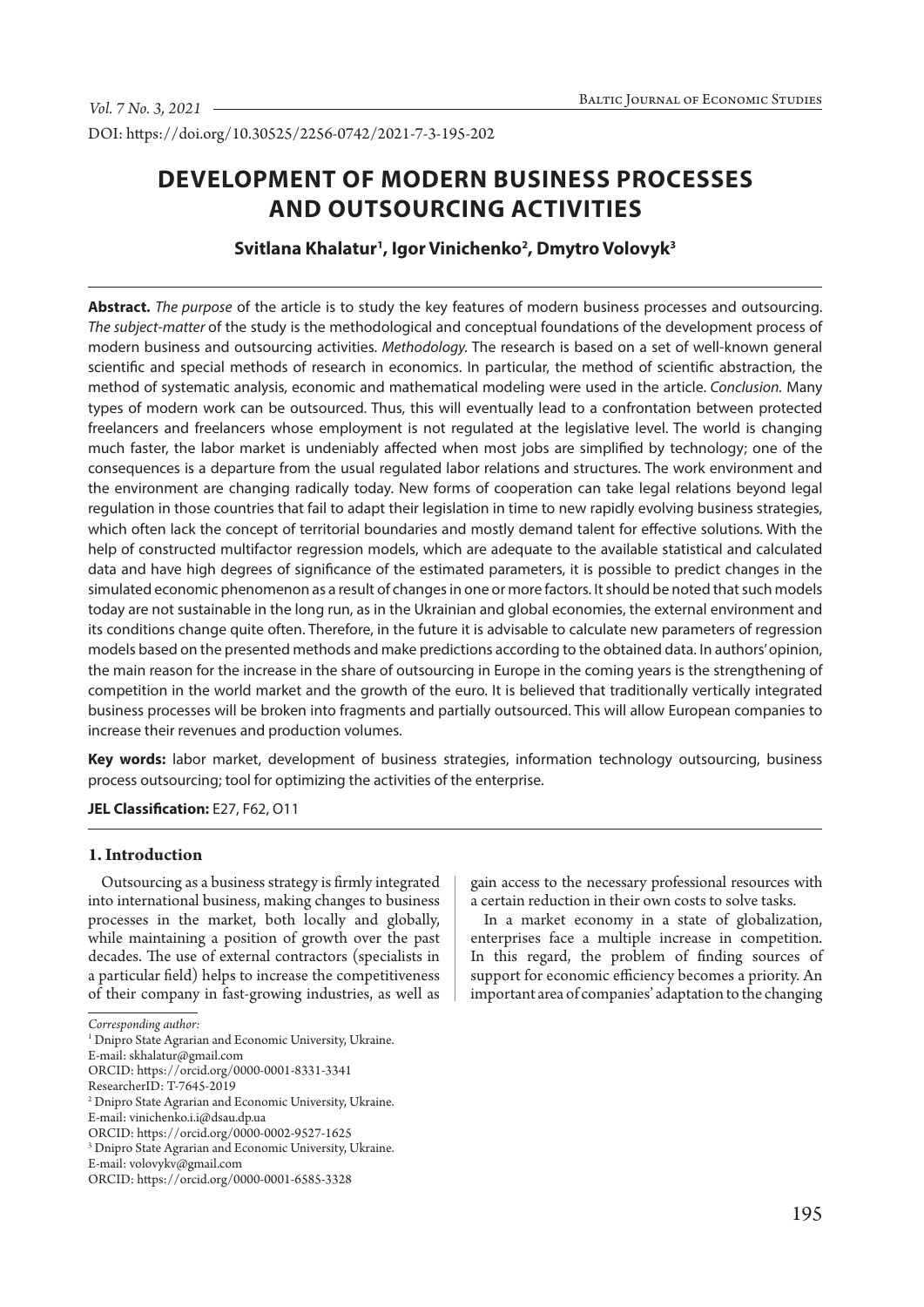market environment, with increased commercial risk and in the current crisis, is the use of outsourcing, that is a modern methodology for creating highly efficient organizations in conditions of fierce competition. The global dynamics of the development of commoditymoney relations is characterized by a clear focus on the production of services. In today's world, more than half of the GDP of advanced countries will be services. In the conditions of transformation of the world community, the service economy is an important vector of progressive development. The global trend in recent years is that outsourcing has become one of the main tools to increase business competitiveness. As a rule, it consolidates key management functions, which significantly reduces the cost of manufacturers to promote their own products.

The purpose of outsourcing as a management tool is to increase the market value of the enterprise by improving its performance, reducing costs and risks, increasing the competitiveness of products through the involvement of external contractors who specialize in performing certain, usually non-core for the company, production and economic functions. World practice has shown that it is profitable for a business to attract experienced specialized companies with highly qualified specialists to perform specific functions.

Therefore, there is an objective need for the formation and development of modern business processes to improve the efficiency of enterprises, which confirms the relevance of this study.

# **2. Literature review**

Significant contribution to the study and disclosure of the essence of outsourcing as an element of the development strategy of business entities was made by scientists such as B.A. Anikin, M.Yu. Grygorak, Н.Н. Dumna, O.V. Zozulov, S.O. Kalendjian, I.D. Kotlyarov and others. Despite significant scientific developments, there are a number of issues that require further research, including comprehensive research on the theoretical foundations and methodological approaches to the development and adaptation of outsourcing business model to domestic business conditions. Given this, the issue of improving the effectiveness of enterprise development through the formation of an outsourcing business model is of particular importance and requires further research.

Thus, Olena Bilovodska, Nataliia Gaidabrus and Daria Ruban (2017) note that the modern economy is characterized by constant changes in the external micro and macro environment, accelerating the pace of technological progress; reduction of product life cycle; strengthening competition between domestic and foreign producers; changes in consumer tastes and preferences. World experience shows that such conditions exist for competing companies that provide

a higher level of services. At the same time, there is a tendency to focus on the main types of activities of enterprises and the question of the transfer of certain functions of outsourcing is increasingly raised.

Dag Øivind Madsen (2017) in his research focused on the general structure of the popularity of international outsourcing, as the local popularity of outsourcing can differ significantly from the global pattern. Therefore, research can focus on the regional or country-specific trajectory of outsourcing popularity. Research has shown that outsourcing is closely linked to other management concepts and ideas.

*Purpose.* Given the relevance of the research topic, the purpose of the work is to study the key features of modern business processes and outsourcing.

# **3. Research of world experience of development of modern business processes and outsourcing activity**

For the purposes of this article, outsourcing is defined as a set of measures aimed at transferring certain processes and functions to another organization that specializes professionally in the field of tasks and has a longer nature of interaction compared to one-time services used more situationally. By making a strategic decision on outsourcing, the customer gains access to the existing business process, individual systems and infrastructure of external companies, concentrating on conducting specialized activities in their company, increasing capacity with increasing market presence. The use of human resources is the basis of successful outsourcing in the world.

According to the latest report by Staffing Industry Analysts (SIA), the cost of crowdsourcing (when a wide range of people can be involved in solving tasks through information and communication technologies around the world) in the world ranged from 47 to 51 billion USD.

The Annual Global Services Location Index, formerly known as the Offshore Location Attractiveness Index, is a tool that helps companies understand and compare the factors that make countries attractive as potential locations for offshore services. It is analyzed the Global Service Location Index (GSLI) for 2016-2020. The global labor market for services is evolving as automation destroys low-skilled jobs and shifts the focus to more skilled jobs. The effort to find the right talent at the right price – anytime, anywhere – will continue and grow.

The Global Services Location Index rose from 50 countries in 2016 to 60 in 2021, indicating only how global the industry has become. Most locations have shifted in rankings over the years as competition has intensified and economies have developed. Central and Eastern Europe is a strong region where many of the best players now converge – Poland, Bulgaria, the Czech Republic and Romania in just a few places. In Table 1 the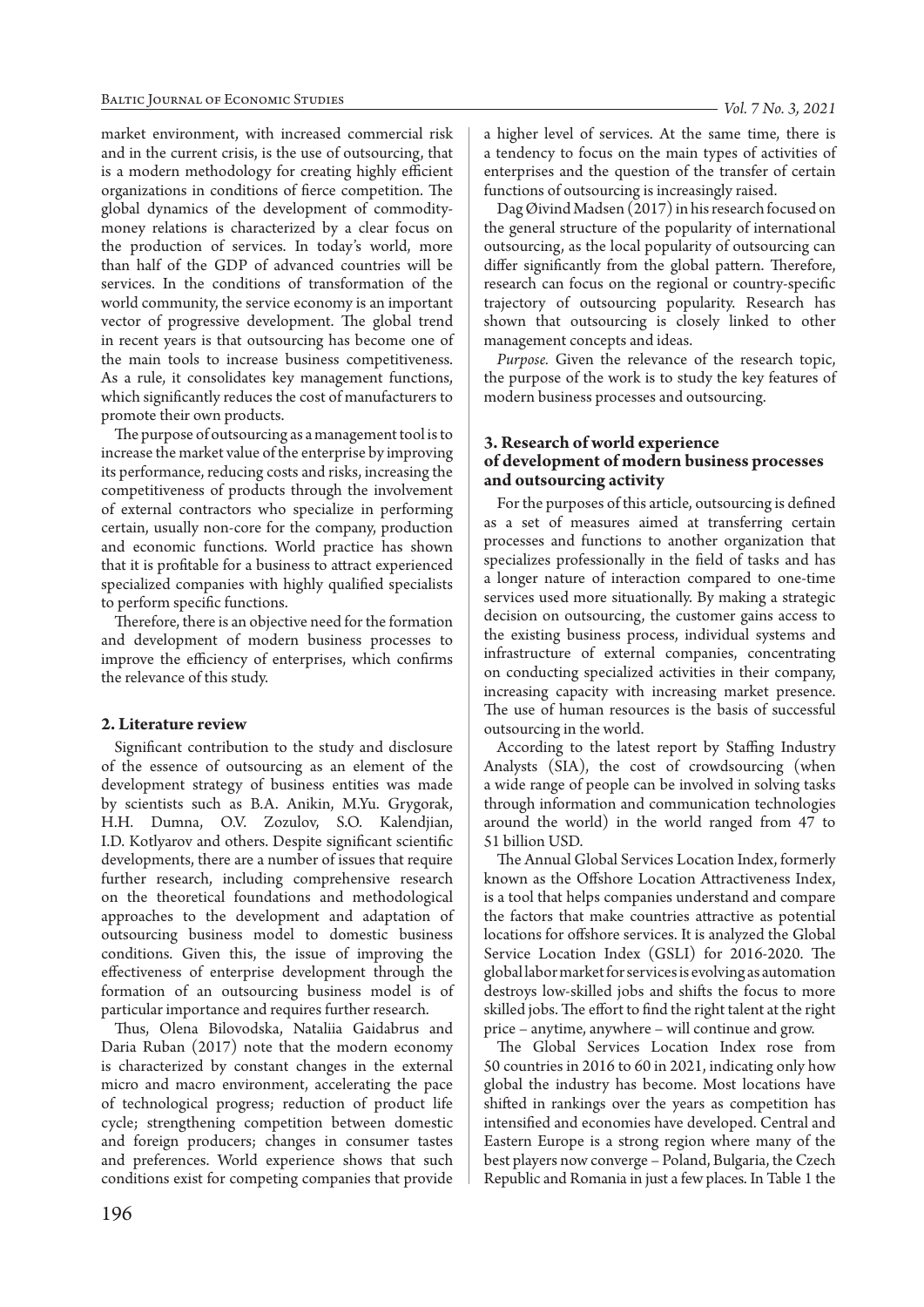### *Vol. 7 No. 3, 2021*

Table 1

|  |  | <b>Components of Global Services Location Index of European countries</b> |
|--|--|---------------------------------------------------------------------------|
|--|--|---------------------------------------------------------------------------|

| т.                |                              |                                   |                         |                             |                                   |                         |                        |                             |                                   |                         |                      |
|-------------------|------------------------------|-----------------------------------|-------------------------|-----------------------------|-----------------------------------|-------------------------|------------------------|-----------------------------|-----------------------------------|-------------------------|----------------------|
|                   | 2017<br>2019                 |                                   |                         |                             | 2021                              |                         |                        |                             |                                   |                         |                      |
| Country           | attractiveness<br>Finan-cial | and availability<br>People skills | environment<br>Business | attractiveness<br>Financial | and availability<br>People skills | environment<br>Business | Digital reso-<br>nance | attractiveness<br>Financial | and availability<br>People skills | environment<br>Business | resonance<br>Digital |
| Poland            | 2.63                         | 1.38                              | 1.68                    | 2.05                        | 1.11                              | 1.56                    | 0.63                   | 2.15                        | 1.18                              | 1.58                    | 0.72                 |
| Bulgaria          | 2.99                         | 0.95                              | 1.61                    | 2.47                        | 0.73                              | 1.61                    | 0.61                   | 2.52                        | 0.77                              | 1.64                    | 0.66                 |
| Czech<br>Republic | 2.44                         | 1.17                              | 1.87                    | 1.95                        | 0.93                              | 1.68                    | 0.64                   | 1.91                        | 0.99                              | 1.75                    | 0.66                 |
| Germany           | 1.16                         | 2.15                              | 2.14                    | 0.76                        | 1.86                              | 1.91                    | 1.02                   | 0.79                        | 1.85                              | 1.91                    | 1.04                 |
| Romania           | 2.84                         | 1.13                              | 1.49                    | 2.29                        | 0.92                              | 1.46                    | 0.58                   | 2.27                        | 0.97                              | 1.52                    | 0.60                 |
| United<br>Kingdom | 1.03                         | 2.26                              | 1.12                    | 0.85                        | 1.84                              | 1.95                    | 1.14                   | 0.85                        | 1.93                              | 2.08                    | 1.11                 |
| Ukraine           | 3.23                         | 1.14                              | 0.93                    | 2.90                        | 0.87                              | 1.01                    | 0.58                   | 2.65                        | 0.87                              | 1.08                    | 0.64                 |
| Estonia           | 2.39                         | 0.95                              | 1.95                    | 2.13                        | 0.78                              | 1.81                    | 0.92                   | 2.04                        | 0.83                              | 1.95                    | 0.91                 |
| Hungary           | 2.53                         | 1.09                              | 1.67                    | 2.22                        | 0.85                              | 1.56                    | 0.60                   | 2.14                        | 0.94                              | 1.54                    | 0.68                 |
| Latvia            | 2.69                         | 0.94                              | 1.65                    | 2.33                        | 0.74                              | 1.67                    | 0.62                   | 2.34                        | 0.80                              | 1.72                    | 0.69                 |
| Lithuania         | 2.73                         | 0.92                              | 1.64                    | 2.46                        | 0.72                              | 1.63                    | 0.70                   | 2.23                        | 0.77                              | 1.70                    | 0.71                 |
| Portugal          | 1.91                         | 1.32                              | 1.86                    | 1.66                        | 1.15                              | 1.70                    | 0.83                   | 1.83                        | 1.23                              | 1.79                    | 0.74                 |
| Turkey            | 2.32                         | 1.45                              | 1.32                    | 1.96                        | 1.28                              | 1.22                    | 0.59                   | 2.07                        | 1.41                              | 1.32                    | 0.66                 |
| Slovakia          | 2.32                         | 1.00                              | 1.69                    | 2.04                        | 0.78                              | 1.69                    | 0.62                   | 2.02                        | 0.82                              | 1.67                    | 0.66                 |
| France            | 0.85                         | 2.04                              | 2.04                    | 0.56                        | 1.72                              | 1.81                    | 0.93                   | 0.65                        | 1.82                              | 1.95                    | 0.99                 |
| Spain             | 1.09                         | 1.84                              | 1.86                    | 1.00                        | 1.51                              | 1.61                    | 0.88                   | 1.13                        | 1.57                              | 1.83                    | 0.88                 |
| Ireland           | 0.50                         | 1.66                              | 2.04                    | 0.57                        | 1.37                              | 1.86                    | 0.92                   | 0.48                        | 1.42                              | 1.98                    | 0.97                 |

*Source: compiled by authors based on A.T. Kearney Global Services Location Index data*

components of A.T. Kearney Global Services Location Index of European countries are analyzed.

The development of the information society, the transition to priority scientific, technological and innovative development, the introduction of IT in all spheres of life of the state determined the emergence and development of new management technologies, such as outsourcing, outstaffing and others. Thus, there is a formation of innovation infrastructure, which determines the new quality of economic growth. The strategy of raising the productive forces through science and education increases the opportunities of large countries in scientific and technological innovation and improves the quality of the workforce.

In developed countries, outsourcing has become an important tool to ensure the competitive advantage of the enterprise. In Ukraine, this process is not so fast, but with the intensification of competition in the domestic market, the development of integration processes, more and more companies recognize its benefits and feasibility. The use of outsourcing is aimed at stabilizing the development of the enterprise, effective use of its internal potential, increasing flexibility and adaptability to changes in the market environment, finding new market opportunities, increasing the company's ability to innovate. Outsourcing stimulates the development of competition, undermining the oligopolistic and

monopolistic structures of the world economy, enabling new entrants to enter the markets, eliminating the dominant position of individual companies in the market. On the other hand, large companies, possessing powerful resources, are constantly increasing their share of international markets, expanding geographical boundaries, putting more and more production under control, i.e., strengthening the function of controlling the economies of countries. More and more companies are switching to the so-called "international network model of organization of activities", which helps increase efficiency, reduce financial, production, technological and political risks.

Thus, traditional vertically integrated Western companies are gradually being replaced by transnational horizontal network structures. And we are talking about the formation of a geoplanetary production and functional network. The form of the company's presence in the country's economy is the creation of so-called "service centers" owned by TNCs, but geographically located in countries with cheap labor. They integrate scientific and technical, production potentials of different countries, provide round-theclock work in their service centers located around the world, thus working to constantly reduce costs. Transnational service companies, offering outsourcing services, compete with national outsourcing companies,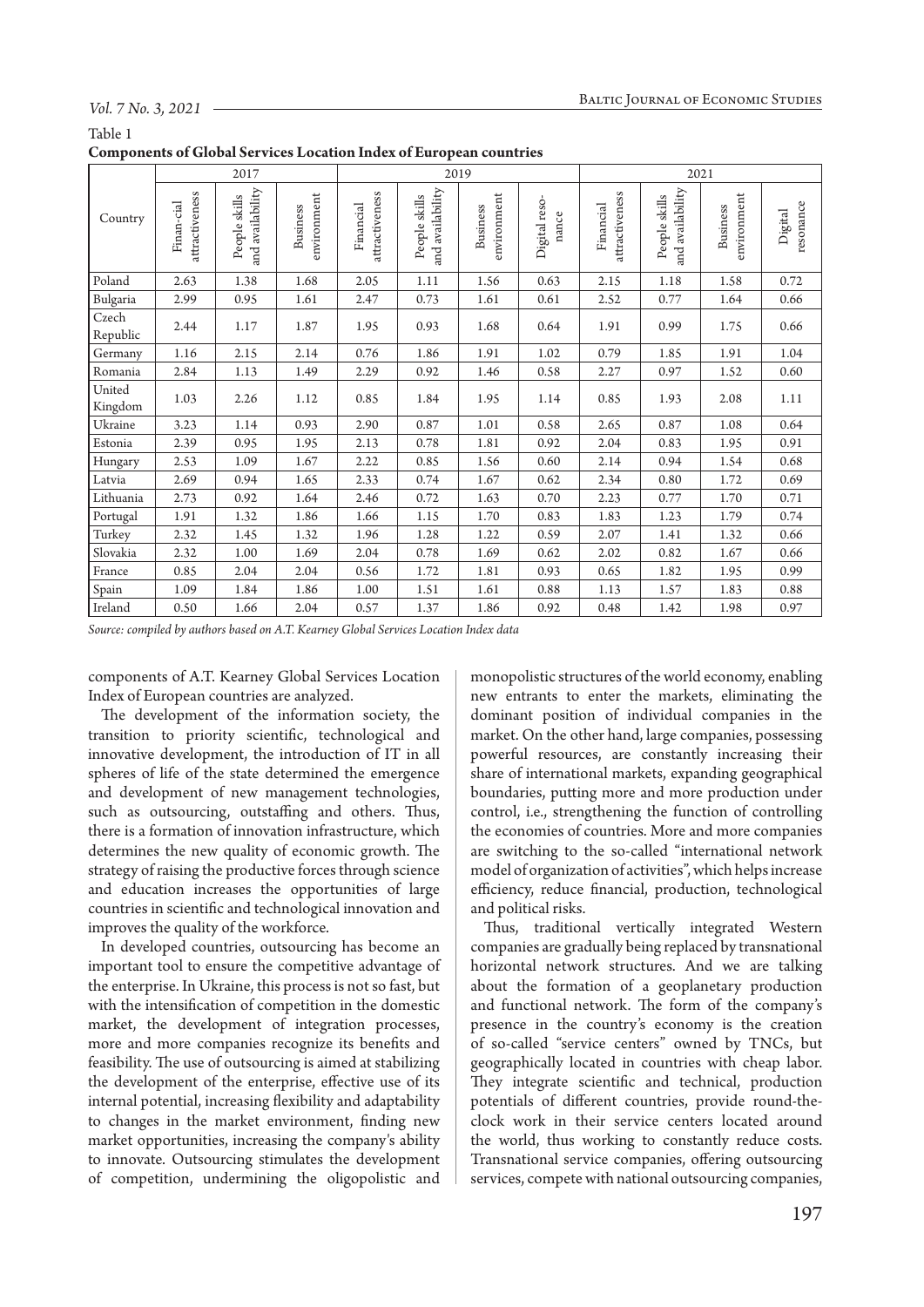offering lower prices. They are ready to minimize their profits in order to conquer markets. At the same time, they incur quite high costs due to high salaries, which are offered to specialists, enticing them to national outsourcing companies. In general, outsourcing is a new form of development of industrial and economic relations, focused on the integration and replacement of commodity relations with production and functional. Thus, we can talk about the formation of a mobile adaptive international and geoplanetary network that accelerates the development of economic globalization in modern society.

Institutional support of business process outsourcing (its content) is the actions of the government aimed at establishing institutions (norms, rules, restrictions) and determining the order of their observance, aimed at achieving the goals and objectives set by the government in cooperation with outsourcing entities business processes (or in the absence of such interaction). The task of institutional support for the long-term development of business process outsourcing is to carry out reforms, respect the rights and freedoms of economic entities, and actually promote the development of market institutions.

Institutional support for business process outsourcing is achieved not directly, but through relevant organizations: public authorities, corporate and other business structures, state enterprises. Organizational aspects are important as those that are closely related to the tradition of neo-institutionalism and Coase's theory that organizations (firms) are created to save transaction costs. Thus, attention should be paid to the problems of forming effective organizational structures

in the real sector of Ukraine's economy, adequate to today's challenges, the problem of interaction between government institutions and market agents, as well as the institutional aspects of business process outsourcing.

In Table 2, it is analyzed the dynamics of A.T. Kearney Global Services Location Index of European countries. In 2017, Ukraine was ranked 24th in the TOP-25 of the Global Services Location Index, GSLI. In 2021, Ukraine moved to 42nd place. The outsourcing potential of each of the 55 countries participating in the ranking is assessed by 38 indicators, comparing the financial attractiveness, professionalism and availability of the necessary human resources, as well as the business environment.

Countries in the Global Service Location Index were selected on the basis of corporate data, current remote service activities, and government initiatives to promote the industry. They were evaluated in four main categories: financial attractiveness, people's skills, business environment and digital resonance (Table 1).

In Figure 1, it is analyzed the size of the global market for outsourcing services for 2000-2019.

The size of the business process outsourcing market in 2020 was estimated at 232.32 billion USD, and from 2021 to 2028 the annual growth rate (CAGR) is expected to be 8.5%. The agility of the business to survive the ever-changing dynamics of the business and ways to increase efficiency, while reducing operating costs and emphasizing core competencies, are mostly important. Moreover, organizations are increasingly focused on reducing the cost of doing business to access global resources to meet the growing needs of the industry. As a result, several organizations around the world are taking advantage of business process outsourcing

Table 2

|                | 2017 |       |      | 2019  | 2021 |       |  |
|----------------|------|-------|------|-------|------|-------|--|
| Country        | Rank | Index | Rank | Index | Rank | Index |  |
| Poland         | 12   | 5.69  | 24   | 5.35  | 14   | 5.63  |  |
| Bulgaria       | 15   | 5.55  | 17   | 5.42  | 17   | 5.59  |  |
| Czech Republic | 16   | 5.48  | 33   | 5.21  | 34   | 5.31  |  |
| Germany        | 17   | 5.46  | 15   | 5.55  | 16   | 5.59  |  |
| Romania        | 18   | 5.45  | 28   | 5.25  | 32   | 5.36  |  |
| United Kingdom | 19   | 5.41  | 8    | 5.79  | 8    | 5.97  |  |
| <b>Ukraine</b> | 24   | 5.31  | 20   | 5.36  | 42   | 5.24  |  |
| Estonia        | 25   | 5.30  | 12   | 5.64  | 12   | 5.73  |  |
| Hungary        | 26   | 5.30  | 31   | 5.24  | 37   | 5.30  |  |
| Latvia         | 28   | 5.29  | 21   | 5.36  | 20   | 5.55  |  |
| Lithuania      | 29   | 5.29  | 16   | 5.52  | 30   | 5.41  |  |
| Portugal       | 37   | 5.09  | 26   | 5.33  | 18   | 5.59  |  |
| Turkey         | 38   | 5.09  | 39   | 5.06  | 26   | 5.46  |  |
| Slovakia       | 42   | 5.01  | 35   | 5.12  | 44   | 5.17  |  |
| France         | 44   | 4.93  | 41   | 5.02  | 29   | 5.41  |  |
| Spain          | 49   | 4.79  | 42   | 5.00  | 28   | 5.41  |  |
| Ireland        | 53   | 4.20  | 47   | 4.72  | 51   | 4.85  |  |

*Source: compiled by authors based on A.T. Kearney Global Services Location Index data*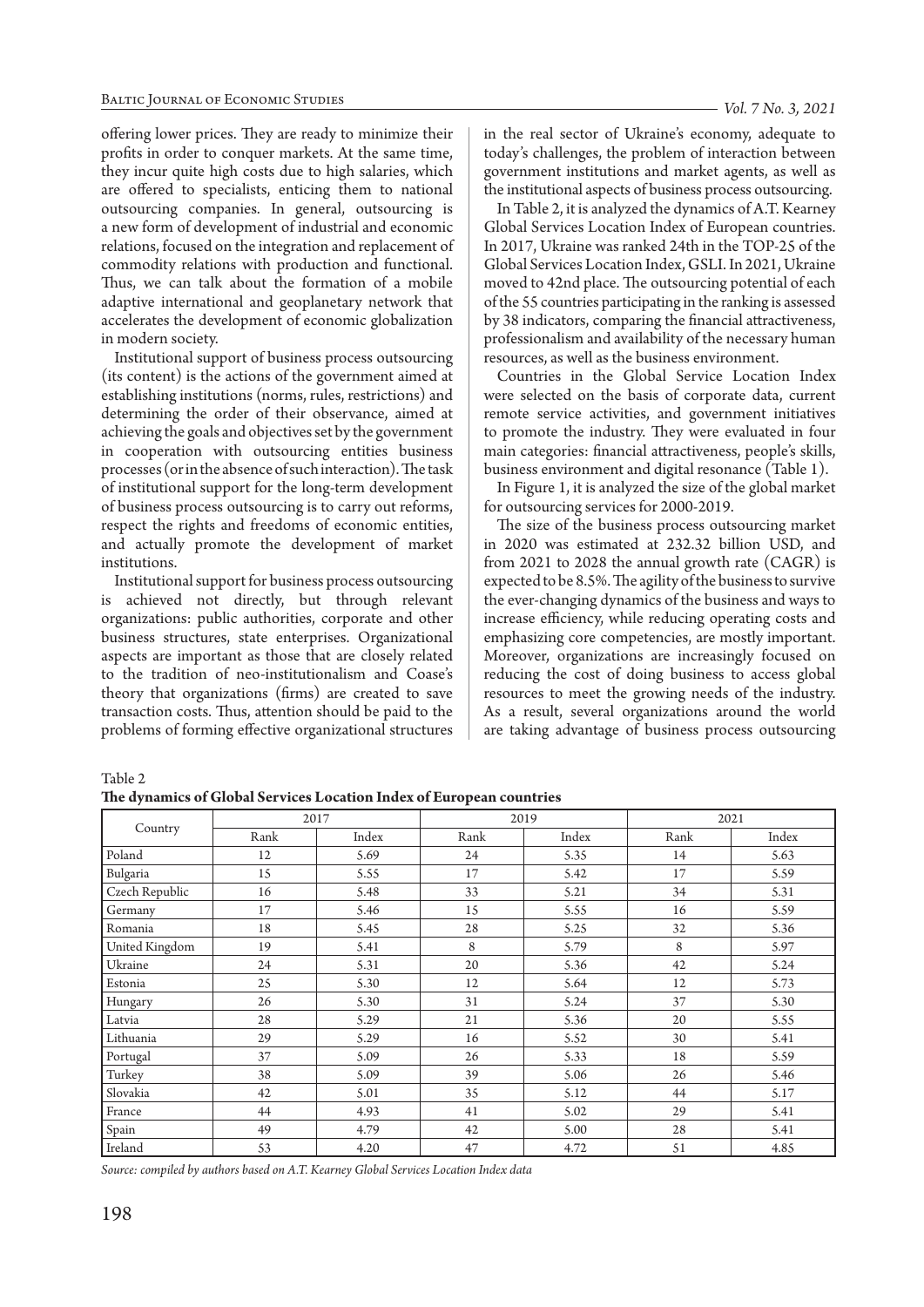

**Figure 1. The size of the global market for outsourcing services for 2000-2019, billion USD**

*Source: compiled by authors based on statista's data*

(BPO) services and focusing on core competencies, thus creating ways to grow the market.

The versatility of business process outsourcing services is driving market growth as several enduse industries, including banking, financial services, healthcare and manufacturing, use these services to some extent. Benefits such as reduced operating costs and increased efficiency of support functions, such as customer service, encourage the adoption of business process outsourcing services. Offering enhanced business relationships, business process outsourcing services also provide reliable, up-to-date and round-theclock support for important business processes. Shifting the focus from monopolistic business strategies to the joint burden of business culture determines the demand for outsourcing business processes for further success and improved results.

Technological advances in various fields, such as automated robotic processes, machine learning, social media browsing and big data analysis, portend future market growth prospects. Increasing the advantage of cloud technologies and other automation methods helps stimulate the market. Moreover, such factors, the improvement of cloud infrastructure and the rapid introduction of process automation into business functions also contribute to market growth. In addition, it is expected that increasing the level of acceptance of business processes as a service for streamlining the numerous workflows through their automated planning will stimulate market growth over the forecast period.

Business process outsourcing service providers take advantage of cloud computing to reduce the time required to process business processes that require large amounts of data. Cloud computing in outsourcing business process leads to an improved data processing workflow in a shorter turnaround time. In addition, thanks to the Internet and the continuous improvement

of the network infrastructure around the world, a way has been paved to place applications in the cloud instead of complex infrastructure prone to downtime. Moreover, several market players are involved in integrating cloud computing into the service portfolio to improve the outsourcing process.

It is expected that the growing number of government initiatives implemented to promote the introduction of cloud technologies will work well in the market. It is also expected that the growth of government investments around the world in the field of cloud computing will contribute to the overall growth of the market, thereby increasing the demand for business process outsourcing solutions.

Business process outsourcing involves outsourcing various non-core back-office and front-office functions, including IT services, call center operations, financial services and recruitment services. Outsourcing these features allows companies to reduce their operating costs and focus on their core competencies. It is expected that the growing demand for reducing operating costs for non-core activities and increasing attention to core competencies in several end-use verticals will increase demand for such services.

The influence of many factors on the output variable can be described by a linear model:

$$
Y = a_0 + a_1 x_1 + a_2 x_2 + a_3 x_3 + \dots + a_m x_m + U, \qquad (1)
$$

where Y is the exact actual values of the studied (dependent, explained) variable, indicator or regression;  $x_1, x_2, x_m$ , are independent (explanatory) variables, factors or regressors;  $a_0$ ,  $a_1$ ,  $a_2$ , ..., am are unknown model parameters; U is the random component of the regression equation, m is the number of factors in the model.

Function (1) is linear with respect to the independent variables and parameters of the model, but it is the linearity by parameters that is more significant because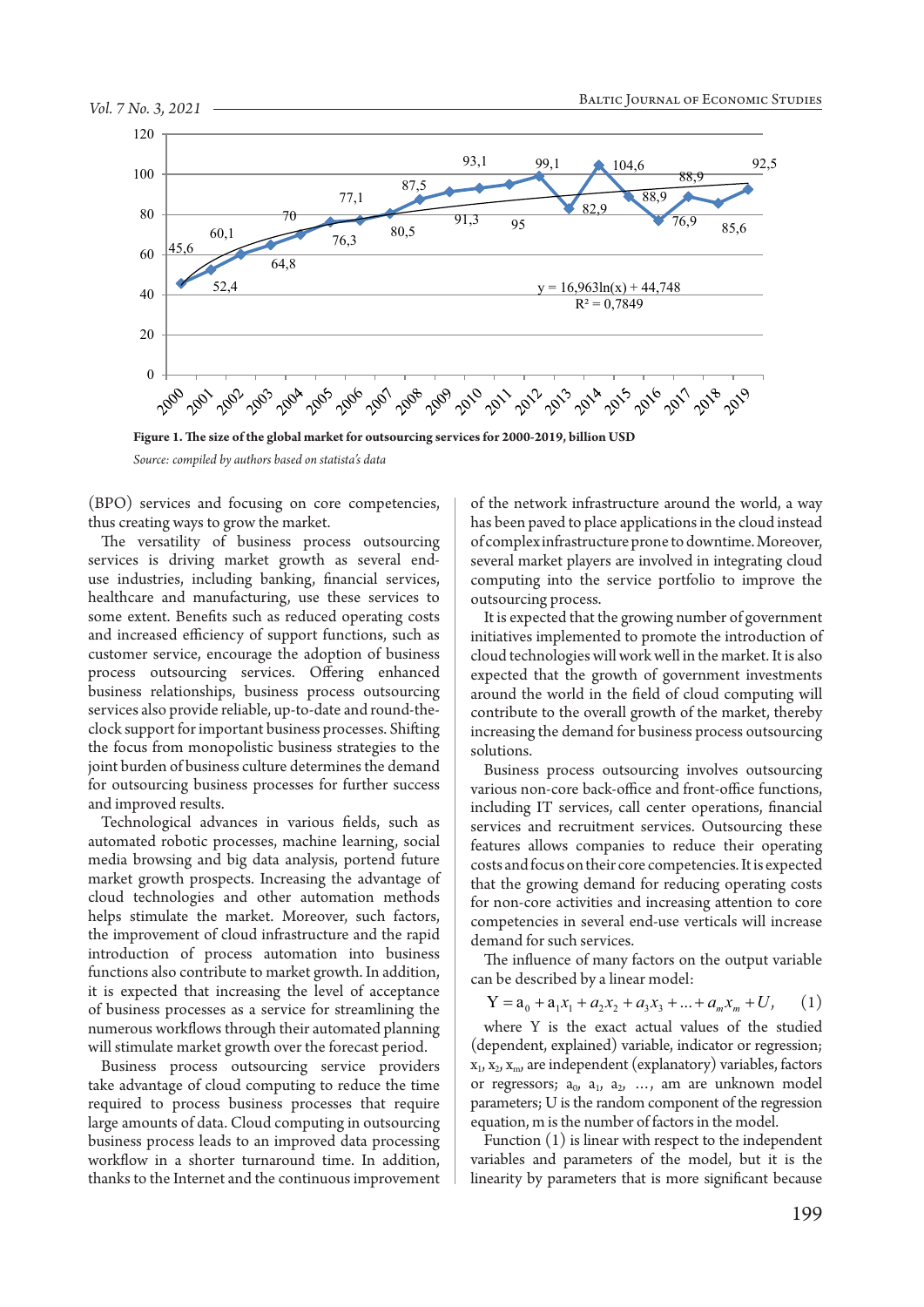Table 3

| murators of the basiness environment of staured Earopean countries on average for 2001-2020 |                                                                                                                      |                                                                                            |                          |                                        |                                        |                                          |                             |
|---------------------------------------------------------------------------------------------|----------------------------------------------------------------------------------------------------------------------|--------------------------------------------------------------------------------------------|--------------------------|----------------------------------------|----------------------------------------|------------------------------------------|-----------------------------|
| Country                                                                                     | Foreign direct<br>investment,<br>net inflows<br>$(% \mathcal{L}_{0}^{\ast}(\mathcal{L}_{0})\otimes \mathcal{L}_{1})$ | Foreign direct<br>investment,<br>net outflows<br>$(% \mathcal{L}_{0}^{\infty})$ (% of GDP) | GDP growth<br>(annual %) | Gini index<br>(World Bank<br>estimate) | Gross capital<br>formation<br>% of GDP | Inflation,<br>GDP deflator<br>(annual %) | Tax<br>payments<br>(number) |
| Poland                                                                                      | 3.25                                                                                                                 | 1.03                                                                                       | 3.79                     | 33.17                                  | 20.84                                  | 2.21                                     | 23.80                       |
| Bulgaria                                                                                    | 8.36                                                                                                                 | 0.90                                                                                       | 3.59                     | 36.93                                  | 24.07                                  | 4.26                                     | 16.33                       |
| Czech Republic                                                                              | 4.81                                                                                                                 | 1.92                                                                                       | 2.85                     | 26.18                                  | 28.39                                  | 1.88                                     | 10.60                       |
| Germany                                                                                     | 2.03                                                                                                                 | 3.10                                                                                       | 1.27                     | 30.88                                  | 20.57                                  | 1.36                                     | 10.40                       |
| Romania                                                                                     | 3.74                                                                                                                 | 0.22                                                                                       | 4.13                     | 36.31                                  | 25.50                                  | 10.40                                    | 62.67                       |
| United Kingdom                                                                              | 4.10                                                                                                                 | 3.37                                                                                       | 1.76                     | 34.51                                  | 17.22                                  | 1.99                                     | 8.07                        |
| Ukraine                                                                                     | 3.80                                                                                                                 | 0.22                                                                                       | 2.43                     | 26.46                                  | 22.38                                  | 15.78                                    | 72.73                       |
| Estonia                                                                                     | 8.09                                                                                                                 | 3.69                                                                                       | 3.78                     | 32.76                                  | 29.42                                  | 4.55                                     | 7.67                        |
| Hungary                                                                                     | 9.80                                                                                                                 | 7.63                                                                                       | 2.56                     | 29.87                                  | 23.68                                  | 4.32                                     | 12.33                       |
| Latvia                                                                                      | 3.45                                                                                                                 | 0.77                                                                                       | 3.73                     | 35.83                                  | 28.03                                  | 4.63                                     | 8.47                        |
| Lithuania                                                                                   | 3.14                                                                                                                 | 1.17                                                                                       | 4.22                     | 35.83                                  | 21.34                                  | 2.92                                     | 11.07                       |
| Portugal                                                                                    | 3.92                                                                                                                 | 2.22                                                                                       | 0.73                     | 36.28                                  | 20.34                                  | 1.99                                     | 7.67                        |
| Turkey                                                                                      | 1.66                                                                                                                 | 0.32                                                                                       | 4.83                     | 40.77                                  | 26.74                                  | 13.69                                    | 10.00                       |
| Slovakia                                                                                    | 4.14                                                                                                                 | 1.15                                                                                       | 3.93                     | 26.49                                  | 25.14                                  | 1.96                                     | 22.20                       |
| France                                                                                      | 2.05                                                                                                                 | 3.32                                                                                       | 1.29                     | 32.07                                  | 22.71                                  | 1.34                                     | 11.40                       |
| Spain                                                                                       | 2.92                                                                                                                 | 4.01                                                                                       | 1.67                     | 34.64                                  | 23.47                                  | 1.83                                     | 8.80                        |
| Ireland                                                                                     | 20.21                                                                                                                | 16.51                                                                                      | 4.76                     | 32.54                                  | 26.17                                  | 1.69                                     | 9.00                        |

**Indicators of the business environment of studied European countries on average for 2001-2020**

*Source: compiled by authors based on World Bank data*

it is related to the methods of estimating parameters. The random component is the resultant action of all uncontrolled random factors that cause deviations of the real values of the studied indicator from the analytical ones (calculated on the basis of the selected regression dependence). Linear relationships do not exhaust all  $+0.21x_4 + 0.57x_5 + 0.24x_6 + 0.18x_7$ . possible forms of dependence between indicators. Therefore, in the study of a particular economic phenomenon, the priority is to find the most accurate analytical form of describing the statistical relationship between its indicators. Some form of dependence must have an appropriate economic justification. If the type of dependence is difficult to establish, then for the first approximation to the model still choose a linear dependence.

The usual mathematical approach to solving problems is to separate specific classes of problems or to reduce problems to a certain class and to apply appropriate methods of solving them. Since the study of linear functions has indisputable advantages over other classes of functions, nonlinear functions try to reduce primarily to linear ones. Thus, the subject of our research will be a generalized multifactor linear regression model (1).

Based on the available data, it is necessary to build a linear multifactor regression model of the relationship Global Services Location Index from Foreign direct investment, net inflows (% of GDP) –  $x1$ ; Foreign direct investment, net outflows (% of GDP) –  $x2$ ; GDP growth (annual%) – x3; Gini index (World Bank estimate) – x4; Gross capital formation (% of GDP) – x5; Inflation, GDP deflator (annual%) – x6; Tax payments (number) – x7 according to the table. 3.

The calculations of the model were performed using the functions of the EXCEL package. Then, the regression equation (1) has the form:

$$
Y = 10, 2 + 0, 34x1 - 0, 24x2 + 0, 46x3 + 0+ 0, 21x4 + 0, 57x5 + 0, 24x6 + 0, 18x7.
$$
 (2)

After creating a regression model, it is necessary to assess its practical significance. Residual variance  $\sigma_{\varepsilon_i}^2$  = 50,52. The percentage deviation of individual sample values varies from 0.07% to 32.31%. The average approximation error for the regression equation as a whole is  $k = 10.03\%$ .

Auxiliary values are to calculate the multiple correlation coefficient. The value of the multiple correlation coefficient R = 0.9181 indicates a close linear correlation with factor features, as well as a satisfactory agreement between theoretical and actual data. Regression and variance analyzes of linear regression were performed using the option "Regression" of the EXCEL package (Table 4).

Table 4

**Results of regression analysis**

| CONCLUSION                |             |  |  |  |  |  |
|---------------------------|-------------|--|--|--|--|--|
| Regression statistics     |             |  |  |  |  |  |
| Multiple R<br>0.918075435 |             |  |  |  |  |  |
| R-square                  | 0.842862505 |  |  |  |  |  |
| Normalized R-square       | 0.797966078 |  |  |  |  |  |
| Standard error            | 7.088771776 |  |  |  |  |  |
| <b>Observations</b>       | 119         |  |  |  |  |  |

*Source: authors' calculations*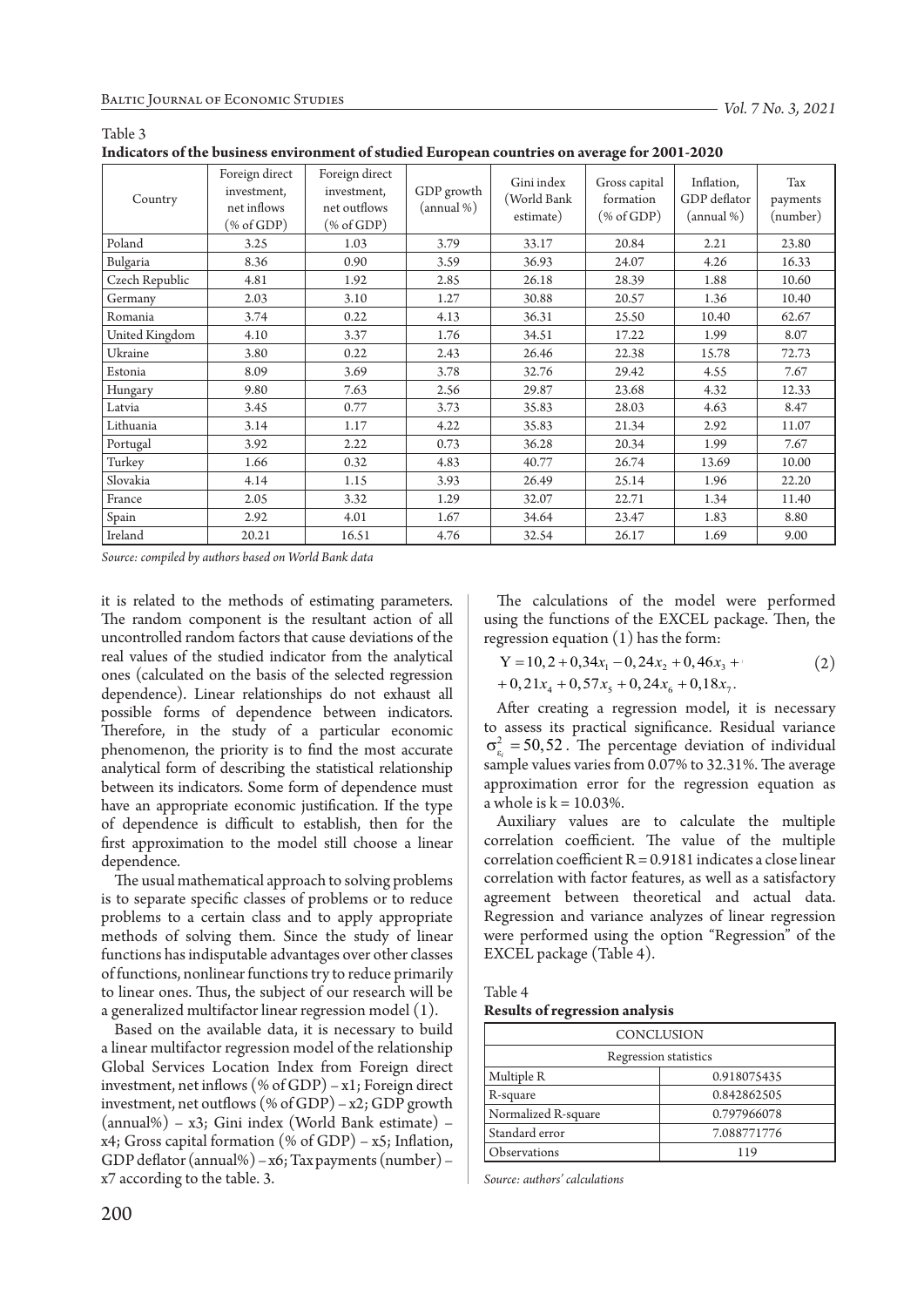#### *Vol. 7 No. 3, 2021*

#### Table 5

| The results of the econometric analysis of the dependence of the Global Services Location Index |  |
|-------------------------------------------------------------------------------------------------|--|
| on the studied factors                                                                          |  |

| Indices        | Coefficients   | Standard error | t-statistic | P-Value  | Lower 95%  | Upper 95%  |
|----------------|----------------|----------------|-------------|----------|------------|------------|
| Y-intersection | 11.29995504    | 9.46554875     | 1.1937981   | 0.271439 | $-1.08251$ | 33.6824211 |
| Variable X1    | 0.34186688     | 7.39399643     | 5.3298466   | 0.001087 | 1.924843   | 56.8928901 |
| Variable X2    | $-0.243771887$ | 8.20071100     | 0.7962446   | 0.452043 | $-2.86182$ | 25.921372  |
| Variable X3    | 0.460574832    | 6.91742914     | 1.6378239   | 0.127864 | $-2.86182$ | 23.978546  |
| Variable X4    | 0.214562751    | 8.09174632     | 0.5367823   | 0.934106 | 2.59873    | 24.906753  |
| Variable X 5   | 0.576734582    | 7.34109763     | 1.8243561   | 0.256381 | 4.98746    | 23.678231  |
| Variable X 6   | 0.246278391    | 6.45823901     | 0.5247186   | 0.053461 | 1.45673    | 25.983561  |
| Variable X7    | 0.182134832    | 8.27814538     | 0.8745632   | 0.108493 | 2.345671   | 23.68732   |

*Source: authors' calculations*

From the tables it is found the critical value of the Student's criterion  $t_{cr}$  = 2.365;

$$
\Delta R = 2,365 \frac{1 - 0,9191^2}{\sqrt{17 - 2 - 1}} = 0,14.
$$

The confidence interval for the multiple correlation coefficient has the form 0.9181-0.14≤R≤0.9181+0.14 . Since the multiple correlation coefficient cannot be more than 1, the interval takes the form 0.78≤R≤1. With an error of 5%, it can be said that the actual correlation coefficient is not less than 0.78.

The coefficient of determination  $R^2 = 0.8429$  shows that 84.29% of the variance of the indicator can be explained using the model of dependence on і .

The coefficient of F-statistics is equal to F=0.8429/  $(1-0.8429)^*((17-2-1)/2) =18.77$ . The critical value at  $\alpha = 0.05$  will be Fcr (17; 7; 0.05)=4.74. Since F >Fcr, the constructed model can be considered adequate.

The meaningful value of the parameters of the found model is as follows:

– if the factor x1 changes by its unit of measurement, the average will change by  $a1 = 0.34$  units of its measurement, provided that other factors remain unchanged;

– similarly, if the factor x2 changes per unit of its measurement, the indicator will change by a2 = 0.24 units of its measurement, provided that other factors remain unchanged;

– if the factor x3 changes by its unit of measurement, the indicator will change by  $a3 = 0.46$  units of its measurement, provided that other factors remain unchanged;

– if the factor x4 changes by its unit of measurement, the indicator will change by  $a4 = 0.21$  units of its measurement, provided that other factors remain unchanged;

– if the factor x5 changes to the unit of its measurement, the indicator will change to  $a5 = 0.57$  units of its measurement, provided that other factors remain unchanged;

– if the factor x6 changes by its unit of measurement, the indicator will change by  $a6 = 0.24$  units of its measurement, provided that other factors remain unchanged;

– if the factor x7 changes per unit of its measurement, the indicator will change by  $a7 = 0.18$  units of its measurement, provided that other factors remain unchanged;

Thus, the change in Foreign direct investment, net inflows, GDP growth, Gross capital formation, Inflation by 1% will lead to a change in the Global Services Location Index by 0.34, 0.46; 057; 0.24 in that direction; a change in Foreign direct investment, net outflows by 1% will change the Global Services Location Index in the opposite direction by 0.24; and changing the Gini index (World Bank estimate) and Tax payments (number) by 1 will change the Global Services Location Index by 0.21 and 0.18, respectively.

#### **4. Conclusions**

Many types of modern work can be outsourced. Thus, this will eventually lead to a confrontation between protected freelancers and freelancers whose employment is not regulated at the legislative level. The world is changing much faster, the labor market is undeniably affected when most jobs are simplified by technology; one of the consequences is a departure from the usual regulated labor relations and structures. The work environment and the environment are changing radically today. New forms of cooperation can take legal relations beyond legal regulation in those countries that fail to adapt their legislation in time to new rapidly evolving business strategies, which often lack the concept of territorial boundaries and mostly demand talent for effective solutions.

With the help of constructed multifactor regression models, which are adequate to the available statistical and calculated data and have high degrees of significance of the estimated parameters, it is possible to predict changes in the simulated economic phenomenon as a result of changes in one or more factors. It should be noted that such models today are not sustainable in the long run, as in the Ukrainian and global economies, the external environment and